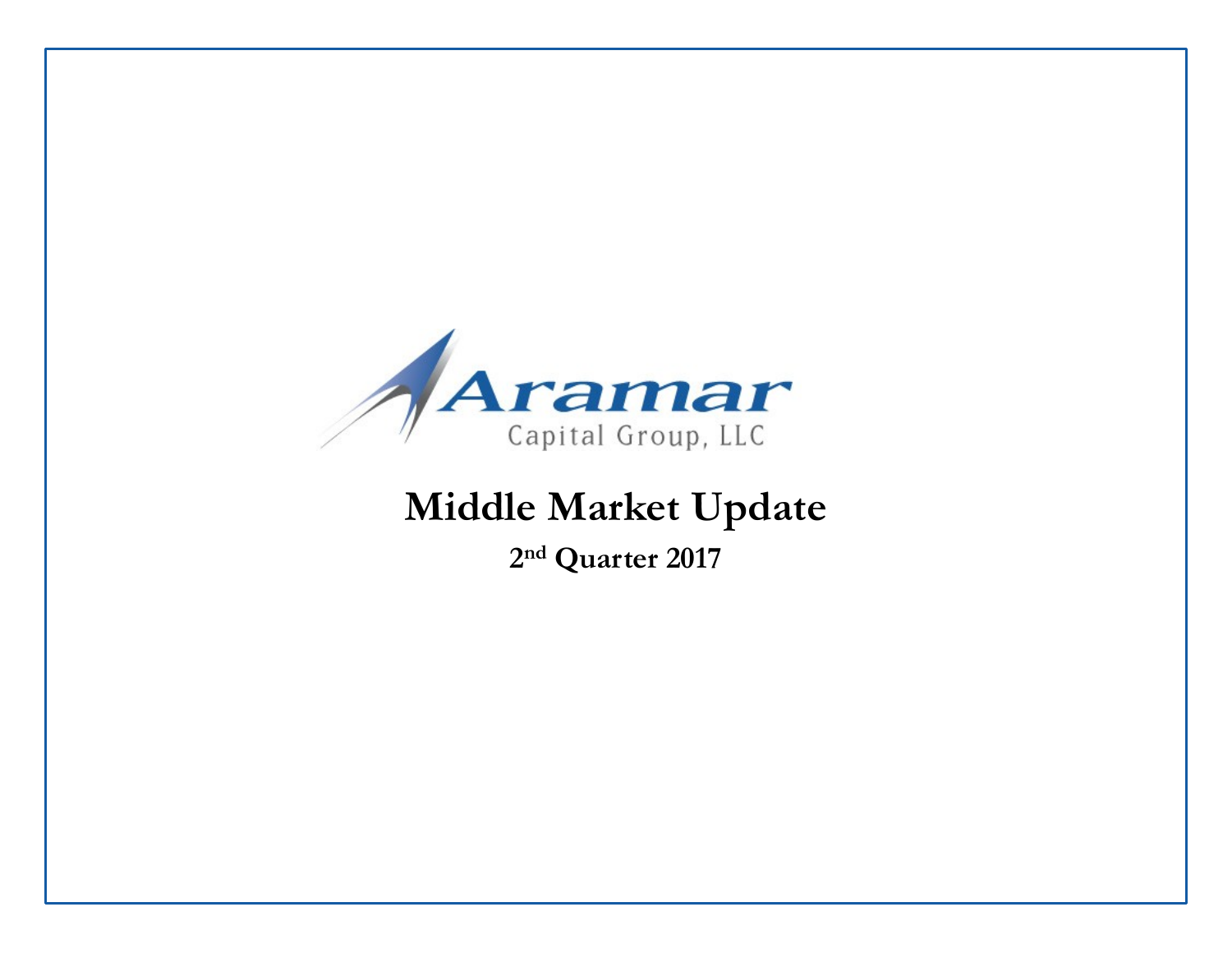

#### **Gross Domestic Product**

- The real U.S. GDP increased at an annualized rate of 2.6% in Q2 2017, up from the 1.2% annualized growth rate in Q1 2017, primarily due to<sup>1</sup>:
	- ― Positive contributions from personal consumption expenditures, nonresidential fixed investment, exports, and federal government spending, which were partially offset by:
	- ― Negative contributions from private residential fixed investment, private inventory investment, and state and local government spending

#### **Consumer Income and Spending**

- Real disposable personal income grew by 3.2% in Q2 2017, a faster pace than the  $2.8\%$  growth witnessed in O1 2017<sup>1</sup>
- Consumer spending rose 2.8% during Q2 2017<sup>1</sup>, propelled by a strong U.S. Treasury Securities stock market, still-improving employment numbers, and wages outpacing  $\blacksquare$ inflation

#### **Federal Reserve**

- The Federal Open Market Committee (FOMC) views recent economic activity as moderately positive, and expects the GDP to expand, labor markets to further strengthen, and inflation to stabilize at its 2.0% target over the medium term, with support from the Fed's monetary policy<sup>2</sup>
	- During its June meeting, the FOMC increased the federal funds rate's target range by 25 basis points
- The committee expects that economic conditions will evolve in a manner that will justify gradual increases in the federal funds rate, but expects it to remain below anticipated long-term rates for some time2

#### **Employment**

- The unemployment rate declined slightly to end Q2 2017 at 4.4%, with the total number of unemployed persons at 7.0 million<sup>3</sup>
- U.S. employee wage growth is under 3.0%, despite a 16-year low in unemployment and the third-longest economic expansion on record4
	- ― A key proxy for sustainable wage growth the sum of business selling price and worker productivity increases – is the lowest in more than 60 years at  $2.0\%$

- *3. Bureau of Labor Statistics*
- *4. Fox Business*
- *5. Baird*

PricewaterhouseCoopers: The Index is comprised of three components: the first quantifies newspaper coverage of policy-related economic uncertainty, the second reflects the number of federal tax<br>code provisions set to expir

*6. Quarterly yields are three-month averages*

*9. Bank of America Merrill Lynch*

*7. The World Bank*

#### **Real GDP Growth Since 2011 (annualized)**



*Source: U.S. Bureau of Economic Analysis*

- The 10-year Treasury Note yield decreased from 2.40% at the end of Q1 2017 to 2.31% at the end of Q2 20175
	- The yield curve flattened, with only an 89-basis-point spread between the 2- and 10-year securities **Q3 2016 Q4 2016 Q1 2017 Q2 2017 6**

|                                               |          | $Q_3$ 2010 $Q_4$ 2010 $Q_1$ 2017 $Q_2$ 2017 |       |       |
|-----------------------------------------------|----------|---------------------------------------------|-------|-------|
| 5-year Treasury Note                          | 1.18%    | $1.69\%$                                    | 2.01% | 1.86% |
| 10-year Treasury Note                         | 1.61%    | $2.21\%$                                    | 2.52% | 2.32% |
| 30-year Treasury Note                         | 2.49%    | 3.05%                                       | 3.27% | 3.12% |
| 10-year Treasury Inflation Protected Security | $0.08\%$ | $0.33\%$                                    | 0.44% | 0.44% |
|                                               |          |                                             |       |       |

*Source: U.S. Department of Treasury*

#### **Outlook for 2017**

- The World Bank Group projects that the real U.S. GDP will grow by 2.1% in 20177
	- Improving labor market conditions, potential tax cuts, and new infrastructure programs could lead to stronger-than-expected growth in the short term
	- PwC's "Economic Uncertainty Index" has reached an all-time high<sup>8</sup>
- Just one-third of surveyed fund managers expect global profits to improve during the next 12 months, the lowest level since the end of 2015 when oil prices were in a freefall<sup>9</sup>

2

*<sup>1.</sup> U.S. Bureau of Economic Analysis* 

*<sup>2.</sup> U.S. Federal Reserve*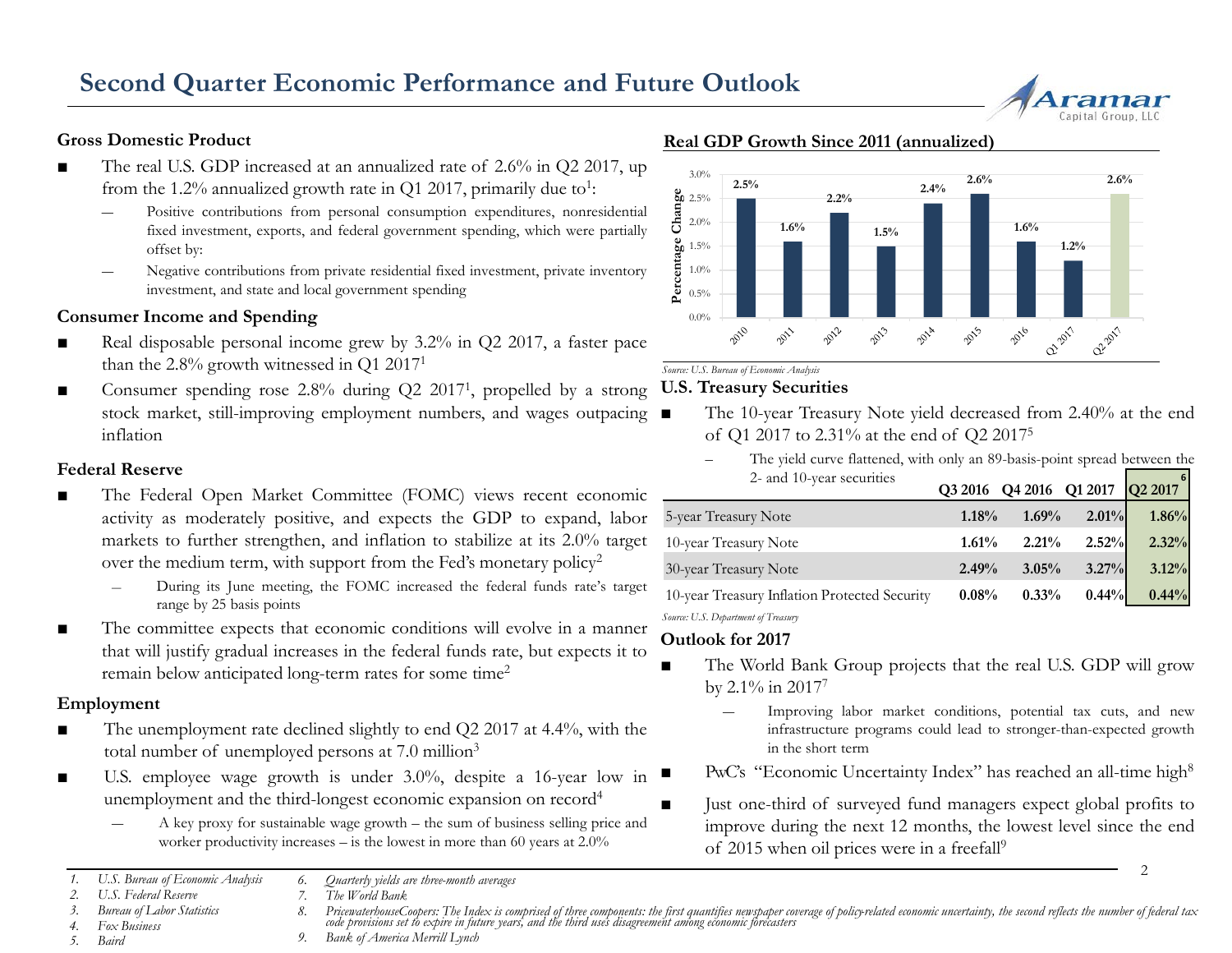# **Mergers and Acquisitions and Private Equity**

- H1 2017 saw 8,077 global mergers & acquisitions (M&A) worth \$1.5T, a drop of 11.9% in deal count, but an increase of 8.4% in total deal value compared with H1 2016<sup>1</sup>
	- Many deal makers sat on the sidelines due to an uncertain economic outlook, pockets of political instability, and currency volatility, but a spate of crossborder megadeals drove global M&A value higher, even as the number of deals fell
	- ― Energy, mining, and utilities was the most active sector, with 662 deals valued at \$267.9B, benefiting from a strong revival in investor sentiment thanks to higher commodity prices
- The North American M&A market had 2,715 transactions worth \$656.4B in deal value in H1 2017, a 9.4% decrease in deal count but a 5.7% increase in deal value compared with H1 20161
	- More than 40% of all M&A value in North America came from two sectors: energy, mining, and utilities and consumer, driven in large part by acquirers betting on rising commodity prices and the effects of consumer spending shifting from brick-and-mortar stores to online shopping
	- The median M&A deal size increased to \$45.0M in H1 2017, up from \$30.9M in 2016, largely due to the effect of certain outsized transactions, the raising of larger PE funds, and relatively easy access to leverage to fund PE-backed M&A transactions, which represent close to one-third of total deal value<sup>2</sup>
- Cross-border activity continued its steady upward trend in H1 2017, as the value of international deals grew 27.7% to \$703.4B, while the value of domestic transactions decreased 4.4% to \$788.9B, primarily attributable to cross-border mega deals in and out of North America1



*Source: FactSet*



U.S. PE (private equity) investments recorded 866 completed deals worth \$151.1B, an increase from Q1 2017, but a slight decrease from Q2 20162

- Aided by lower high-yield credit spreads and armed with \$545.5B in dry powder, PE firms are continuing to deploy capital, despite historically high multiples
- ― Debt usage has scaled right back up, with median debt levels reaching 56.3% of enterprise value in H1 2017, up from 50.0% in 2016
- ― After climbing fairly steadily since 2006, add-on acquisitions now represent nearly twothirds of buyout activity, reaching 64% in H1 2017 from 46% in 2006, as they enable PE firms to be more competitive valuation-wise with strategic buyers due to synergies
- In the middle-market, PE firms invested \$236.9B over 1,086 deals in H1 2017, on pace with H1 2016's deal count and a 22.7% increase in value2
	- The median PE deal size grew to \$208.5M in Q2 2017, up from \$129.3M in 2016
	- PE firms consummated larger deals on average, as such buyers sought to deploy larger fund sizes and acquire platforms with greater critical mass in order to facilitate add-on acquisitions
	- IT deals accounted for an impressive \$65.0B in deal value over 175 deals, surpassing the amount invested in IT companies during all of 2016
- After reaching a new post-financial crisis high of  $10.7x$  in 2016, the median EV/EBITDA multiple slightly decreased in H1 2017 to  $10.5x^{2,3}$ 
	- The latest available data for PE-sponsored transactions between \$10M and \$250M showed an average EV/EBITDA of 6.7x for Q2 2017, down from 6.9x in Q1 20174
- U.S. PE exits continued the downward trend that began in 2015, with \$85.8B in exit value over 470 deals in Q2 2017, a 26.0% decrease from Q2 2016 and on track to be down 46.5% for 2017 as compared to 20162
	- The decrease is largely due to a reduction during the past two years in the number of older portfolio companies owned by PE firms, as they exited companies held through the last recession

3

*<sup>1.</sup> Mergermarket*

*<sup>2.</sup> Pitchbook*

<sup>3.</sup> These multiples reflect prices paid for mainly public companies and do not account for smaller private company<br>transactions (for which there typically are no publicly available data) that tend to change hands at much lo

*<sup>4.</sup> GF Data*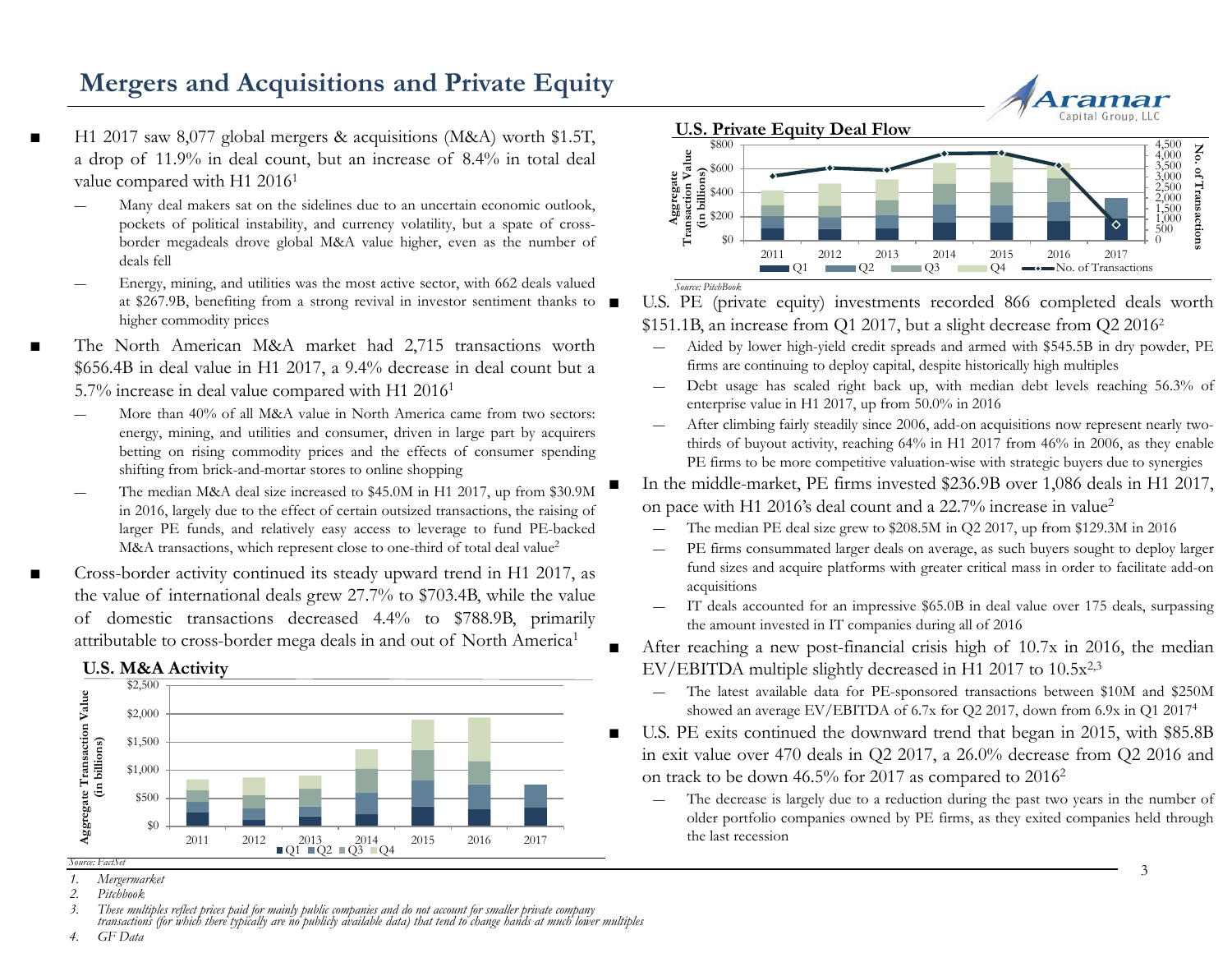# **Venture Capital Investing**

- In Q2 2017, transactions for venture capital (VC)-backed companies in the U.S. totaled 1,152 deals valued at \$18.4B, a 27.0% increase in value and 4.0% decrease in volume from Q1 20171
	- ― VC dollars invested jumped due to a surge of mega-round investments (capital raise rounds of \$100.0M or more) to 31, the highest in the U.S. since Q3 2015
	- Nearly 170 private companies are valued at \$1.0B or more, up from 60 three years ago and none prior to the most recent financial crisis<sup>2</sup>
	- Strategic companies' interest in VC deals remains strong, as such companies participated in 26.0% of the deals in Q2 2017, often as a means of establishing early alliances with promising startups and technologies
- With \$8.7B invested over 505 deals in Q2 2017, the internet sector received the largest amount of funding for the  $31<sup>st</sup>$  straight quarter  $<sup>1</sup>$ </sup>
	- ― Digital health sector funding reached an eight-quarter high, topping \$2.7B
- North American venture funds have approximately \$96.0B in uninvested capital, the most on record, and SoftBank Group recently launched a \$100.0B vehicle to invest in private technology firms, the largest such fund  $e^{\gamma}$
- Globally, while deal activity increased marginally from the previous quarter, dollars invested rose sharply from \$28.0B in Q1 2017 to \$42.9B in Q2 2017,  $\blacksquare$ a  $53\%$  increase<sup>1</sup>

# **U.S. VC Deal Value Per Industry (in millions) – Q2 2017**



*<sup>5.</sup> FactSet*

*2. Dow Jones VentureSource*

*3. Preqin*

# **PIPE Investing**

339 private-investment-in-public-equity (PIPE) deals totaling \$19.1B closed in Q2 2017, representing a 7.6% decrease in volume and a 10.3% drop in value from Q1 20174

Capital Group, LLC

- Despite the slight decrease in PIPE activity during Q2 2017, the market remains strong, with the quarter representing one of the few quarters to surpass the \$19.0B mark during the past 20 years<sup>4</sup>
- PIPE investors continue to invest in small-cap companies requiring significant capital to attain profitability, such as biotechs<sup>4</sup>

#### **Corporate Earnings**

- Corporate earnings for Q2 2017 are on pace to increase 10.2% from the same period last year, marking the second consecutive quarter of double-digit, year-over-year growth since Q4 20115
	- With 91% of S&P 500 companies having reported earnings, 73% of them beat their EPS estimates
	- Portending a slowdown in corporate earnings growth, 63% of the companies that have reported forward-looking EPS guidance have provided negative guidance for Q3 2017
	- The forward S&P 500 12-month  $P/E$  ratio is 17.7x, above both the 5-year and 10-year averages of 15.4x and 14.0x, respectively5



# **U.S. PIPE Activity**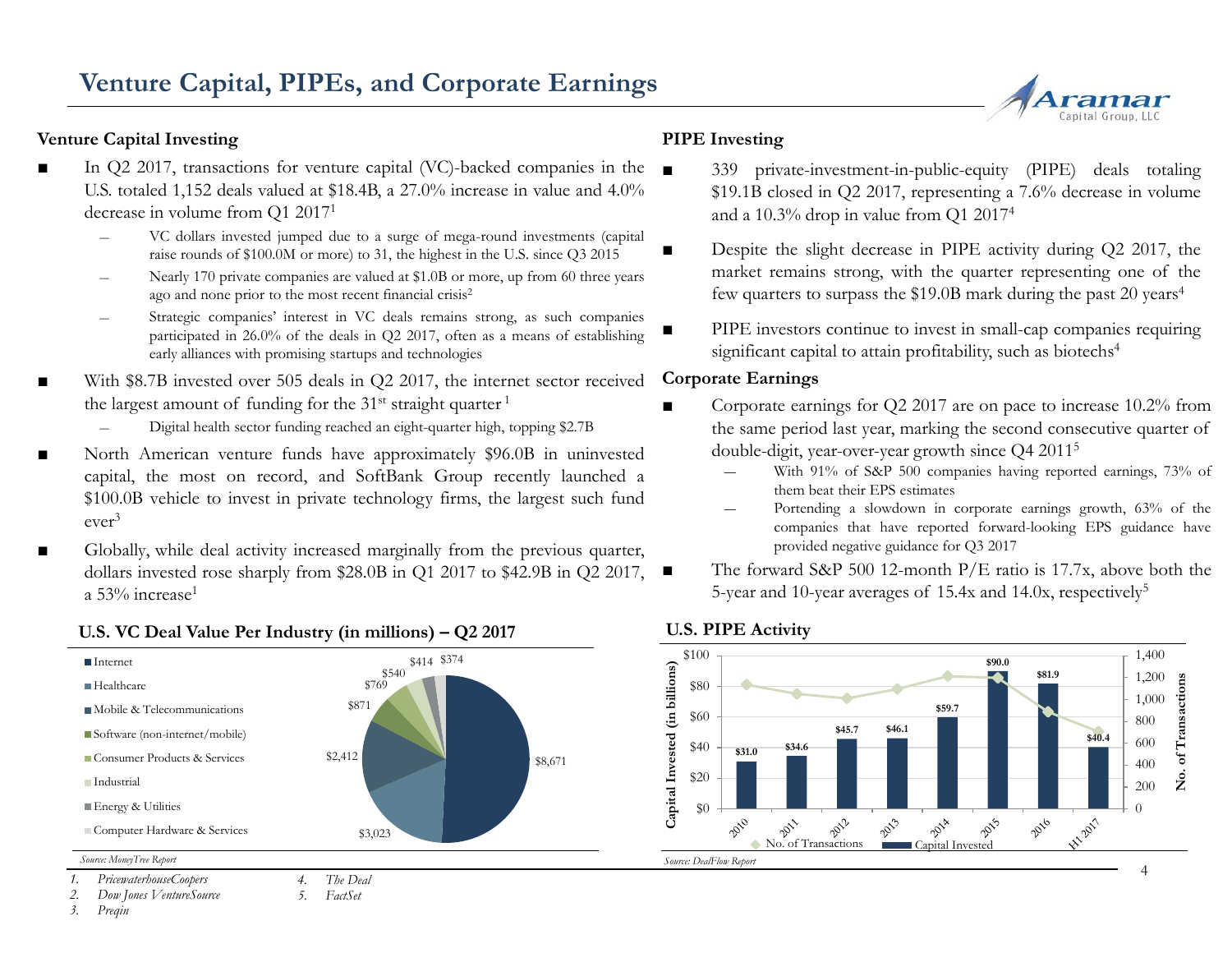# **Debt Capital**

- The Barclays U.S. Aggregate Bond index recorded a 1.5% positive return during Q2 2017, a slight increase from the 1.2% return in Q1 20171
	- U.S. corporate bonds remained an "in-demand" asset in Q2 2017, particularly from foreign investors looking for better yields in light of ultra-low rates and quantitative easing programs in many other developed countries
- The Barclays Investment Grade U.S. Corporate Bond index generated a positive return of 2.5% in Q2 2017, above the return of 1.2% experienced in O1 2017, but below the  $3.6\%$  experienced in O2 2016<sup>1</sup>
	- ― Demand from Asian investors and the re-engagement of domestic life insurers in the purchase of long-term corporate bonds have contributed to the tightening of corporate investment grade bond spreads, as demand continues to outpace new supply<sup>3</sup>
- Total U.S. bond issuances reached \$1,738.7B in Q2 2017, a 6.8% decrease from the Q2 2017 level of \$1,864.5B and a 10.0% drop from the Q2 2016 count of \$1,931.0B2
	- The largest contributing factor to the decline in U.S. bond issuances in Q2 2017 was the decreases in Treasury and corporate bond issuances, which totaled \$570.8B and \$393.6B and declined 12.7% and 17.9%, respectively, from Q1 2017
	- The drop in U.S. corporate bond issuances was driven by decreases in both highyield and investment grade debt issuances, which hit \$64.6B and \$329.0B in Q2 2017, representing 27.3% and 15.8% slides from the Q1 2017 volumes, respectively
	- ― Asset-backed debt issuances reached \$101.4B in Q2 2017, a 32.1% increase from Q1 2017 and almost two times the volume issued in Q1 2016

#### 0.0 500.0 1,000.0 1,500.0 2,000.0 2,500.0 Municipal Treasury Mortgage-Related Corporate Debt Federal Agency Securities Asset-Backed  $\blacksquare$ 2014  $\blacksquare$ 2015  $\blacksquare$ 2016  $\blacksquare$  H1 2017 *Source: SIFMA*

*6. Dealogic*

*5. Federal Reserve Bank of New York*

*7. PricewaterhouseCoopers*

#### **Issuances in the U.S. Bond Market (\$ billions)**

# **Middle-Market and Household Loan Lending**

- Total middle-market lending reached \$79B in H1 2017, a significant increase from \$53B in H1 2016, as companies raised or refinanced debt facilities in advance of anticipated rate hikes<sup>4</sup>
	- This significant increase was most pronounced in the larger segment of the middle market (\$100.0M to \$500.0M), which experienced a 61.5% increase, reaching \$63B in H1 2017 from \$39B in H1 2016
	- Yields on newly issued loans ticked upward, with large corporate credits averaging 4.7% and middle-market loans hitting 6.2%
- Average debt-to-EBITDA levels for broadly syndicated LBO transactions increased to 6.4x in Q2 2017, up from 6.0x in Q1 20174
	- ― The technology industry continued to have the most leveraged loan issuances in the first half of 2017, representing 13.7% of total loan volume
	- The debt-to-EBITDA ratio was higher for institutional middle-market LBOs, reaching 6.2x in Q2 2017, up from 5.6x in Q1 2017
- U.S. household debt increased in Q2 2017 for the  $12<sup>th</sup>$  consecutive quarter, peaking at \$12.8T, a \$114.5B and 0.9% increase from Q1 20175

# **IPO Market**

- In H1 2017, 91 companies went public on U.S. exchanges, raising \$27.9B, a 240.2% increase compared to \$8.2B for 42 companies in H1 20166
	- Rebounding from a lackluster 2016, H1 2017 U.S. IPO activity surged amidst a backdrop of stable economic indicators, strong job growth, improving corporate earnings, record stock market levels, and low market volatility<sup>7</sup>

#### **Debt Multiples of Middle-Market LBO Loans**



- *1. Prudential*
- *2. SIFMA*
- 
- *3. Guggenheim*
- *4. Thomson Reuters LPC*

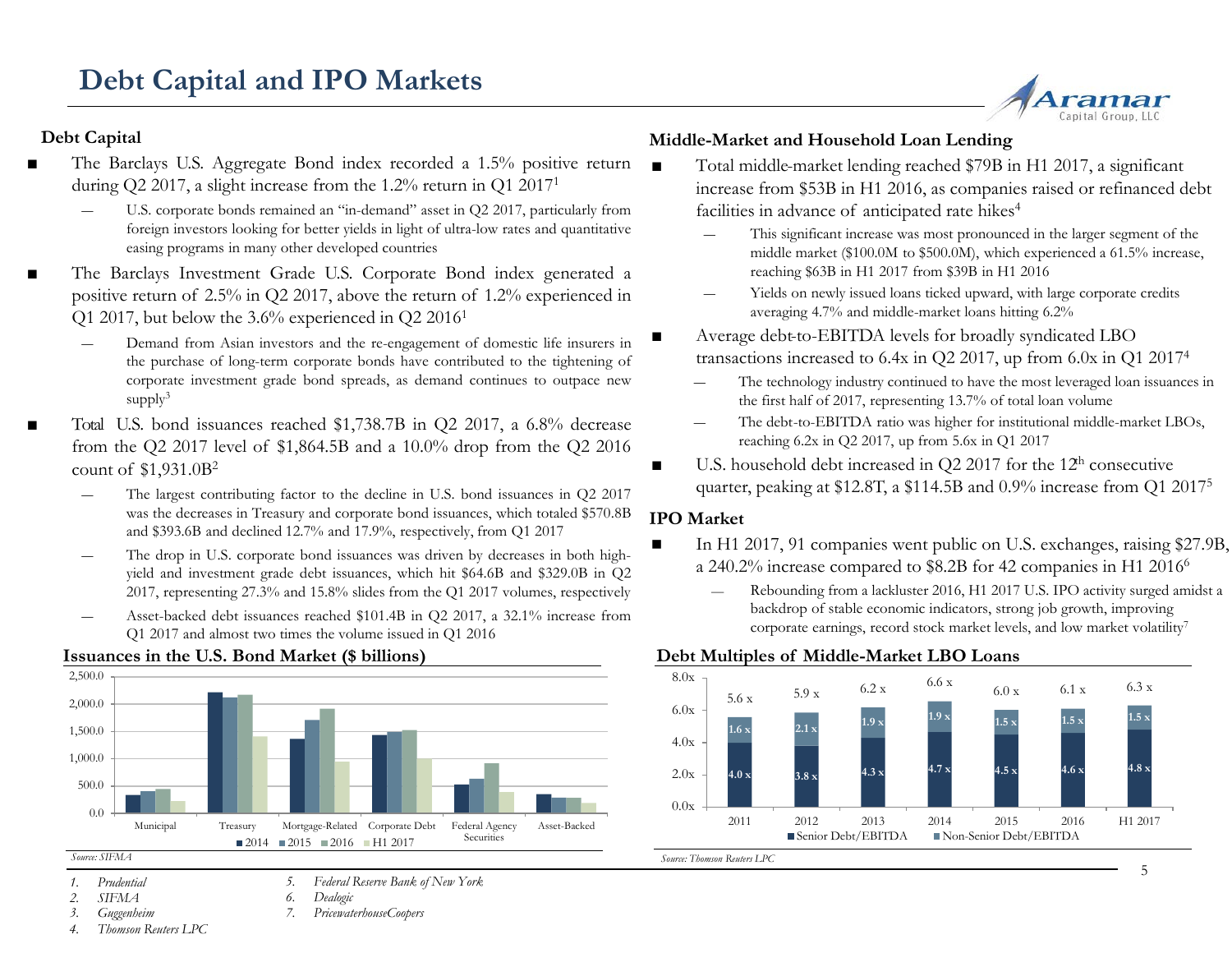# By Jerri Ravi and Lena Licata, EisnerAmper

Data is at the core of many companies' business operations. However, securing the tremendous amount of data collected on a day-to-day, even second-tosecond, basis poses a monumental challenge to companies. Securing this data is critical in maintaining a healthy business operation.

#### **What's at Stake?**

Cybersecurity poses threats to all businesses: big and small. Hacking is a game for those doing the hacking: sometimes they do it for fun and other times they do it for financial reward at the cost of their victims. Even Fortune 500 companies can fall victim (*e.g.*, Sony \$35 million, Home Depot \$28 million, and Target \$235 million in expenses).

Even when the costs are relatively small in comparison to total revenues, these events can significantly affect the reputation of a company. To prevent attacks like these a company must develop and maintain an effective, comprehensive cybersecurity program.

#### **Most Common Reasons for Data Breaches**

- Insider negligence is the number one internal threat
- **Ransomware and phishing attacks are a growing threat**
- Employees' jobs require them to access more proprietary data
- Companies aren't tracking employees' access to confidential data
- Many organizations have no searchable records of file system activity
- Companies are slow to detect unauthorized file access
- End users are not deleting files, thus exacerbating vulnerability
- Moving to the cloud is happening much more slowly than expected
- Too many companies aren't taking security seriously enough

#### **Ownership, Access Rights, and Controls**

The first decisions a company faces after determining what key data it maintains are who owns the data and who has the ultimate responsibility over the security of said data.

Someone with the requisite IT skills and experience should be charged with establishing governance along with the related cybersecurity roles and responsibilities. While this governance is created through IT, senior management should have a hand in evaluating the success metrics moving forward.

Part of the governance is developing clear procedures for granting data access. The IT personnel responsible for granting this access should obtain authorization from the leadership/data ownership to ensure "least privilege access" to the data. Least privilege means limiting access to only what the user needs. Many data breaches occur when users have more access than necessary and/or when user roles change but access rights stay the same. Unauthorized access to things such as server rooms and data centers also pose a serious threat.

#### **Policies, Procedures, and Incident Response**

Once data ownership and accessibility are established, the designated representative should document clear policies and procedures that outline:

- What are key data elements for the company? Does it store personally identifiable information (PII), payment card information (PCI), or protected health information (PHI) data? Does it have and digitally store intellectual property?
- How does the organization store data?
- What are the backup and recovery plans? How often should the company test the reliability of these plans?
- What are the obligations of employees to keep this data secure?
- What proactive mechanisms does the company use to secure this data?
- What actions would be taken in response to a cyber-attack?

Creating this documentation is an often-overlooked or underutilized step by companies, simply performed in a vacuum and then stored away. Why?

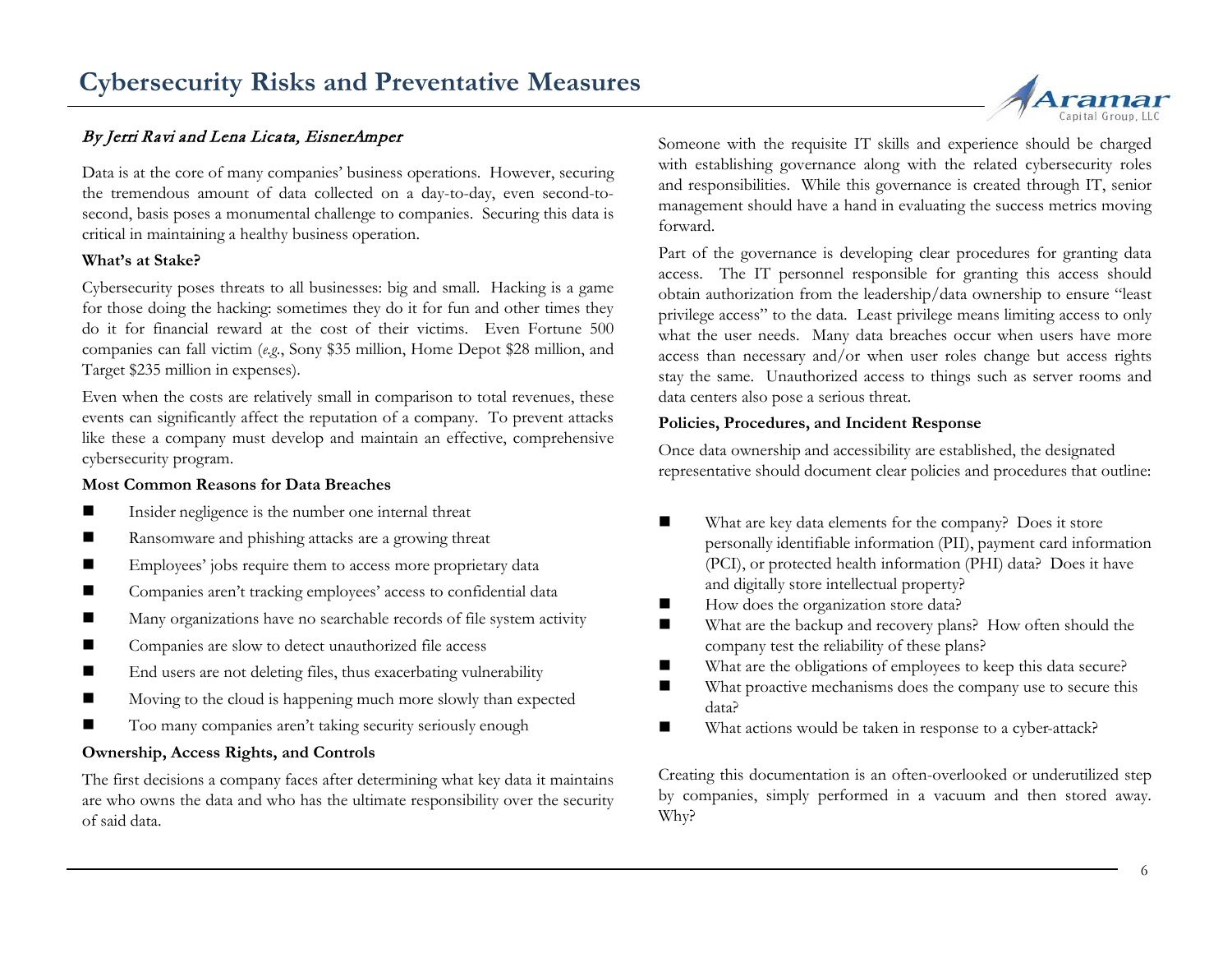It takes time to create, approve, and implement the policies. It may simply be viewed as a regulatory exercise. However, the cost of not establishing standards and consistency baselines could cripple the health and well-being of a business.

# **Training**

Another key to an effective cybersecurity policy is training and socialization. It should go without saying that policies need to be reviewed often to make sure they reflect current business practices. This periodic training creates a consistent top-down message to ensure policies become part of the corporate culture. Data owners should receive training on procedures, but all employees should receive annual training on how to secure data and acceptable use policies.

# **Audits**

Systems should be designed to reconstruct material financial transactions sufficient to support the normal operations and obligations of the entity, and include audit trails designed to detect and respond to cybersecurity events that have a reasonable likelihood of significantly harming any part of the normal operations of the entity. These records should be maintained for a minimum of five years. In addition, entities must develop an effective audit process to monitor that policies and procedures are being followed. Periodic audits will help maintain that the "least privilege access" principles are in effect and only those employees with a business need have data access.

When identity management and group policy objects are used in the network environment, the policy should match granted rights to employees in the system to maintain proper access control. Audits should be performed by either the internal audit department or during the annual financial statement audit. However, it should be noted that a financial statement audit's scope will include only those applications material to the financial statements and may not include all applications with business-critical data.

# **Data Retention and Loss Prevention**

Data retention and loss prevention are critical components of a cybersecurity program. Too often, data retention policies apply to a firm's physical data or paper files and not necessarily its electronic data. The inherent risk in this is tremendous. Network file shares are often jokingly referred to as the "Wild West" of data, but it is no laughing matter.

Before the legal, IT, and risk management teams take the all-important step of developing a comprehensive data retention policy, they must first classify data. Also, in order to ensure data isn't lost, entities must monitor outbound communication and data transferred. This will leave a trail of where data is supposed to go and where it actually went, so nothing is lost in the process.

# **Governance and Risk Assessment**

A risk assessment should be an annual examination of the company's data vulnerabilities, threats, potential impact or losses, and effectiveness of security measures against the assessed risks. The assessment should encompass the key systems, processes, and data flows within the organization. In order to gain the full benefits of a risk assessment, entities should also include:

- Criteria for the evaluation and categorization of identified cybersecurity risks or threats facing the entity.
- Criteria for the assessment of the confidentiality, integrity, security, and availability of the entity's information systems and nonpublic information, including the adequacy of existing controls in the context of identified risks.
- Requirements describing how identified risks will be mitigated or accepted based on the risk assessment and how the cybersecurity program will address the risks.

Management can then use the risk assessment to plan key IT and data initiatives for the coming year in its annual strategic plan and budgets.

# **Preventing a Cyber-Attack**

In order to prevent a cyber-attack, entities must first start by assessing and improving their cybersecurity strategy. There are five key steps involved:

- **Identify** at-risk data, assess threats and vulnerability of existing infrastructure, and understand all devices connected to the network.
- **Protect** networks by limiting access to only authorized users and devices. Employ services that secure data and be sure to educate users on cybersecurity awareness and risk management.

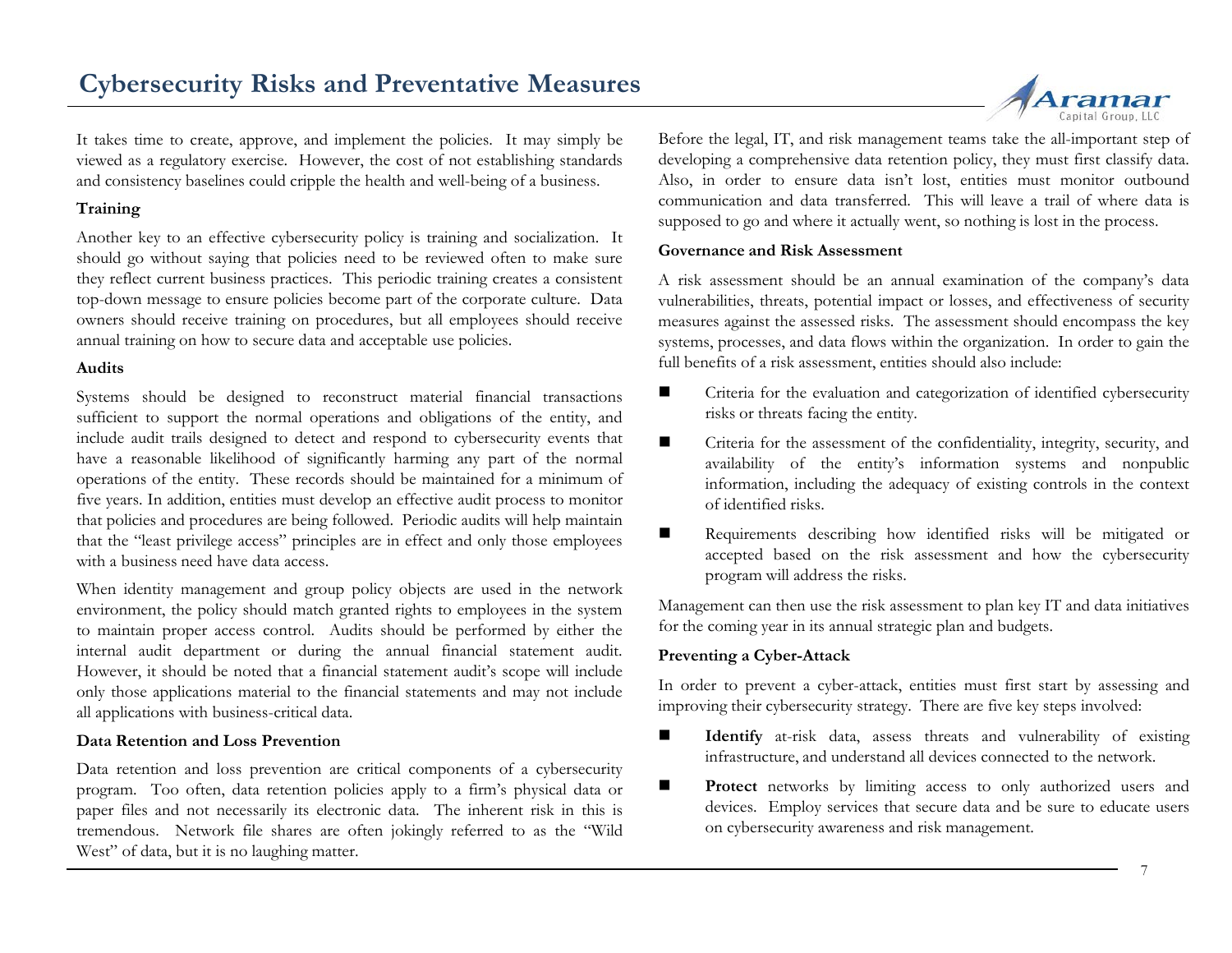

- **Detect** threats in a timely manner by using continuous network monitoring. Also, look for anomalies in physical environment among users, including the presence of unauthorized users or devices.
- **Respond** by containing and mitigating the event in order to prevent further damage. Once detected, notify proper authorities and coordinate with stakeholders to execute a proper response plan.
- Execute **recovery** systems to restore systems and data. After updating response plans with lessons learned, resume normal business activities and manage public relations.

It's also important to test the effectiveness of an entity's cybersecurity program by using penetration testing. Entities must conduct annual penetration tests based on relevant identified risks from the risk assessment, and bi-annual vulnerability assessments, including any systematic scans or reviews of information systems reasonably designed to identify publicly known cybersecurity vulnerabilities in the entity's information systems.

#### **Conclusion**

Securing data for an organization against cybercrime is not a one-step process. It is a holistic program that affects everyone throughout the organization, whether they perform security, own data, use data, or ultimately destroy data. Leadership must make it a priority to establish the program; properly define the program; provide training to those charged with implementing, overseeing, and auditing the program; and mandate an annual review via a risk assessment in order to maintain adherence to the program and keep it current and effective. While no cybersecurity program is 100% effective, not having one (or just going through the motions) is a 100% invitation to disaster.

#### **About the Authors**

Jerry Ravi is a Partner in EisnerAmper's Consulting Services Group. Jerry has nearly 20 years of consulting, technology, and audit experience, with a unique ability to bring clarity and forward movement to the decision-making process. Lena Licata is a Senior Manager in the Consulting Services Group, with 10 years of experience that includes public accounting and private industry. Both Jerry and Lena are members of the firm's cybersecurity services team.

EisnerAmper is one of the largest accounting firms in the nation with nearly 1,300 employees, including 180 partners. EisnerAmper's Consulting Services Group provides its clients with one of the most comprehensive families of advisory services in the industry. Solutions include enterprise risk management, internal audits, cybersecurity services, compliance reviews, and IT controls and assessments provided to firms of any size, whether public or private.